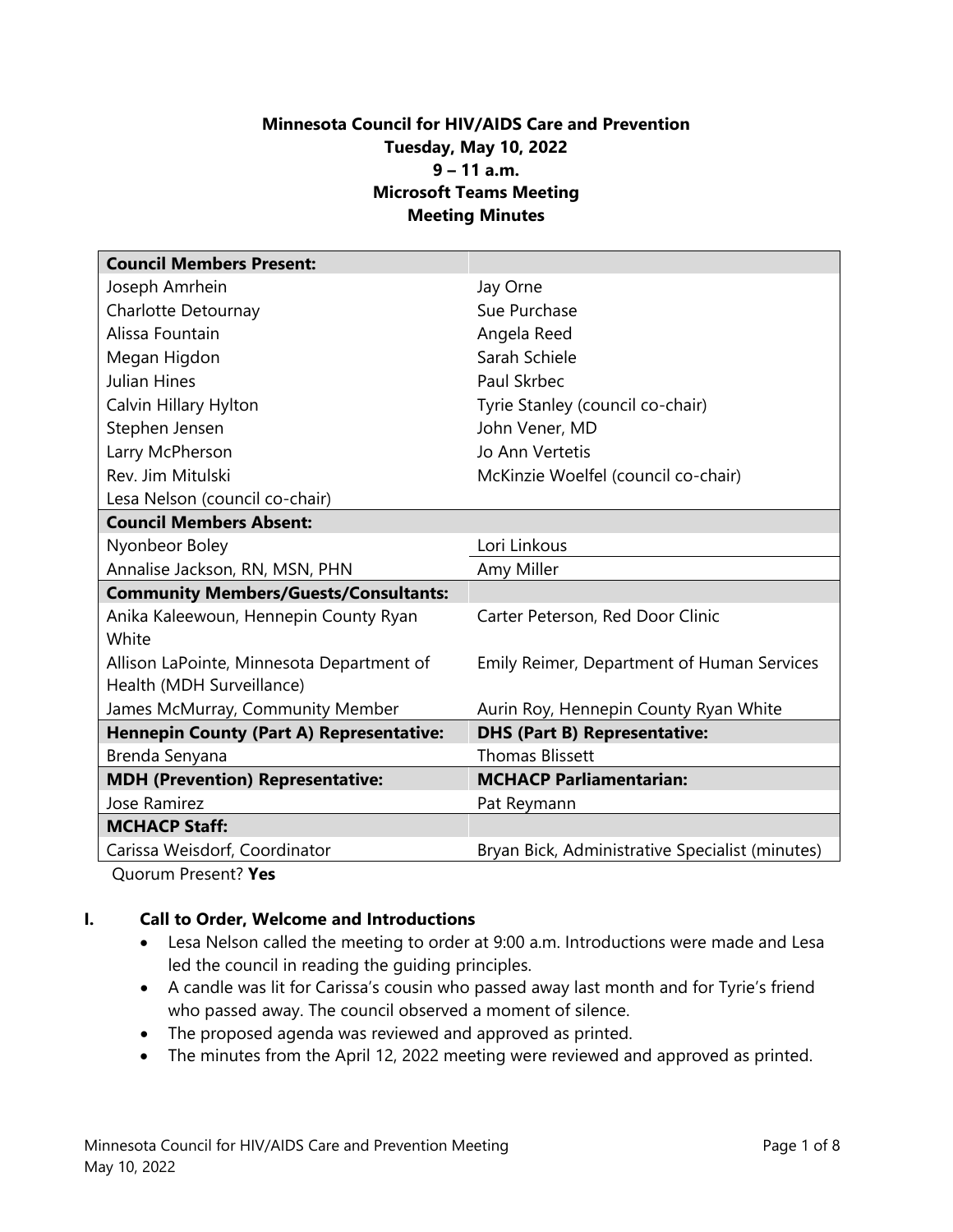# **II. Committee reports**: The document *Committee Report Summaries* was displayed.

- **A. Executive Committee and Co-Chair Update:** Tyrie Stanley provided the co-chair and Executive Committee update.
- The co-chairs reviewed the results of the post-meeting evaluation. The co-chairs encourage council members to fill it out after every council meeting. Tyrie reported the response rate to the survey has been low.
- Tyrie shared that the Executive Committee received leadership and facilitation training at their last meeting.
- Tyrie reported that the project officer from Health Resources and Services Administration HIV/AIDS Bureau (HRSA/HAB) for the Minneapolis/St. Paul TGA will be changing again.
- **B. Community Voices Committee:** Jo Ann Vertetis provided the committee update.
- Jo Ann shared that the committee discussed Ryan White service areas and ranked their top priorities using a survey. Carissa Weisdorf shared the priorities in the meeting chat.
	- o The top priorities for core medical services were: 1) AIDS Drug Assistance Program (ADAP); 2) tie between medical case management, mental health, and oral health care.
	- o The top priorities for support services were: 1) housing; 2) medical transportation; 3) emergency financial assistance.
- Jo Ann reported that a few attendees of the meeting expressed interest in council membership. The council application will be sent to them.
- Jo Ann explained that the meeting was held in a hybrid format with some attendees in person and others participating remotely. She reported that it worked well overall.
- **C. Disparities Elimination Committee (DEC):** Sarah Schiele provided the committee update.
- Sarah shared that DEC heard an overview of Program HH dental services from the Program HH customer care specialist.
- Sarah Schiele and Jay Orne reported that DEC received an update from the Minnesota Department of Health (MDH) on their upcoming request for proposal (RFP) and discussed how DEC can provide input.
- **D. Membership and Training Committee:** Stephen Jensen reported on behalf of the committee.
- *Action Item: Minnesota Council for HIV/AIDS Care and Prevention New Membership Election* was displayed.
	- o **MOTION:** Stephen Jensen moved to elect Doug Peterson, Damon Romar, and Gage Urvina to fill unexpired terms ending on February 29, 2024.
	- o **DEBATE:** Lesa Nelson asked if there was any debate. There was none.
	- o Lesa Nelson stated that the election will be by ballot and each council member may vote for up to three individuals. Bryan Bick shared a link to the Membership Election Ballot in the meeting chat and emailed the link to the members of the council. Bryan asked each council member to complete the ballot only one time.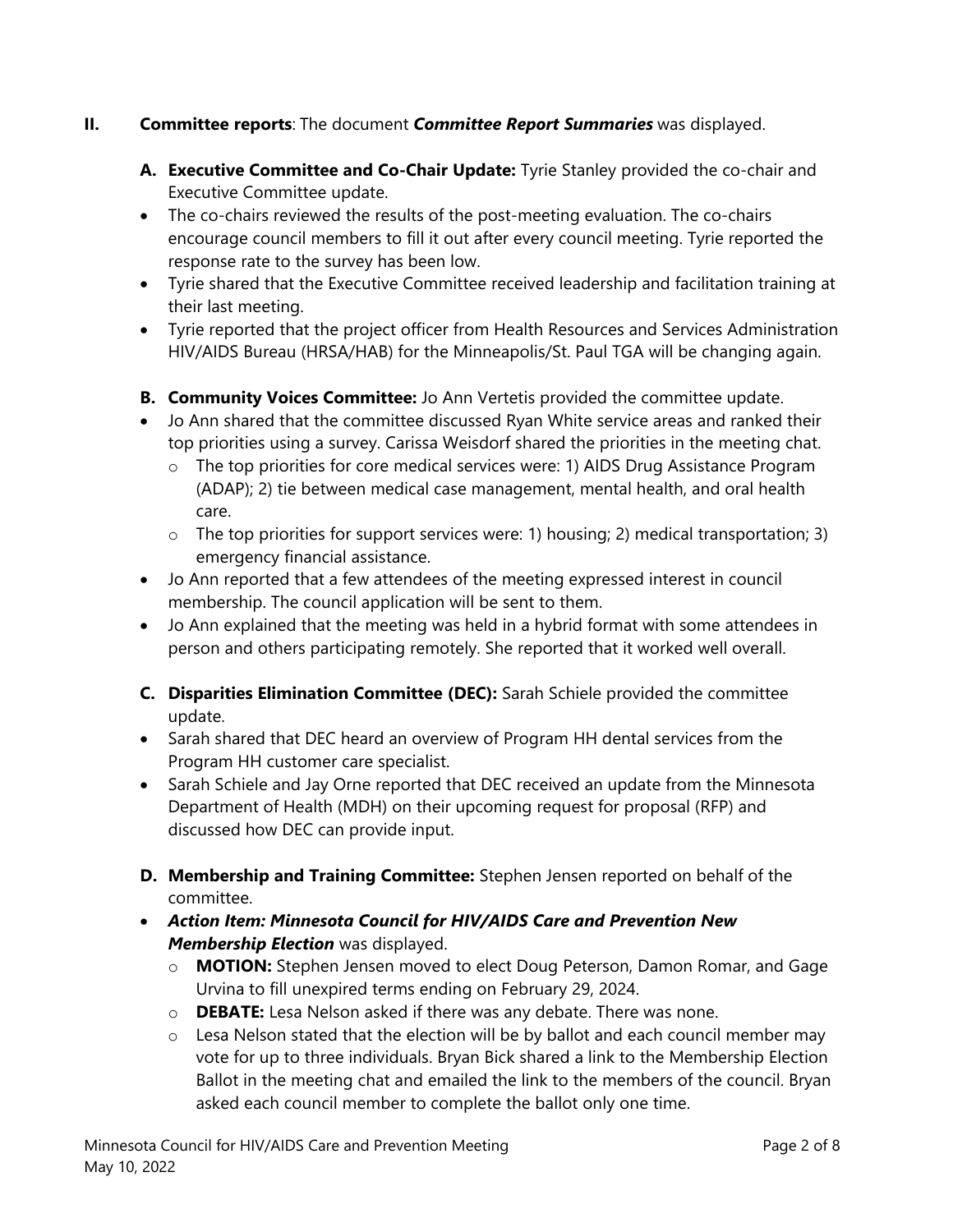- Stephen Jensen reported there are still seven vacancies on the council. The vacancies in representation and reflectiveness were shared in the *Committee Report Summaries*.
- **E. Needs Assessment and Evaluation Committee:** Julian Hines provided the committee update.
- Julian shared that the committee received training on the data dashboard.
- Julian stated that the committee will hear a presentation on HIV care and prevention in jails and prisons at the June meeting.
	- $\circ$  Sue Purchase added she talked with officials in jails in Lake County and Carlton County, which are run by public health. She learned that the structure of health provision within different counties and correctional structures can be very different. Sue said that Harm Reduction Sisters wants to provide HIV testing for people in jails or upon their release.
	- o Carissa Weisdorf added that the information on HIV care and prevention in jails will be presented by Dr. Rachel Silva at the June 28 meeting of the Needs Assessment and Evaluation Committee and anyone is welcome to attend.
- **F. Planning and Allocations Committee:** Larry McPherson provided the committee update.
- Larry reported that the Planning and Allocations Committee kicked off its preparation work for the priority setting and resource allocation (PSRA) process. The committee received training and agreed to use the same process that was used in the 2020 cycle.
- Larry shared that the committee agreed to execute the PSRA process with two council meetings of no longer than three hours each.

# **III. Data Dashboard training**

- Emily Reimer presented the *HIV Council Data Training: Data Dashboard*.
- Carissa Weisdorf added a direct link to the [Data Dashboard](https://app.powerbigov.us/view?r=eyJrIjoiMmE0ZDA1MGMtNGQ0Ni00NmU1LTliN2UtM2E5Njk3NDQzYzZkIiwidCI6IjhhZWZkZjlmLTg3ODAtNDZiZi04ZmI3LTRjOTI0NjUzYThiZSJ9) in the meeting chat and encouraged council members to click on it and bookmark it.
- Emily was asked how current the data dashboard is. She responded that the information is complete through December 31, 2020 and 2021 data are not yet available. Carissa added 2021 data will be available before the council completes its priority setting and resource allocation process which begins in June.

# **IV. Recipient reports**

- **A. Part A:** Brenda Senyana from the Hennepin County Ryan White Program provided the Part A report.
- Brenda reported on the COVID-19 response.
	- $\circ$  Brenda shared that COVID-19 infection rates are on the rise in Minnesota with the BA.2 variant of omicron predominant.
	- o Brenda added that people living with HIV/AIDS (PLWHA) still have lower vaccination rates than the general population. She reminded the council to encourage PLWHA to get vaccinated and that PLWHA are now eligible for a second booster.
- Brenda provided an update on the HIV outbreaks in Minnesota.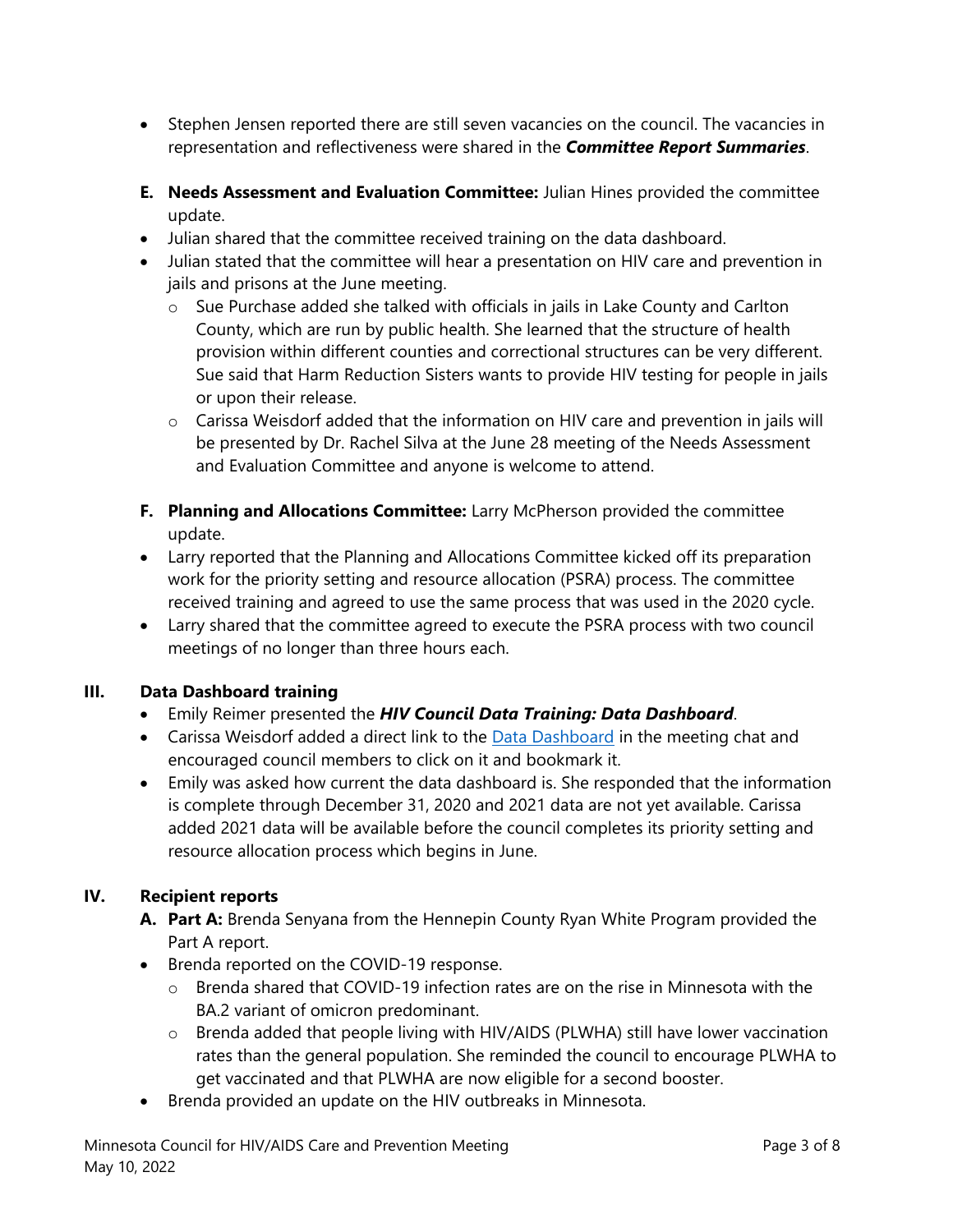- o Brenda shared that since the April council meeting there have been five new cases associated with the metro area HIV outbreak among people who inject drugs, and one new case in the Duluth area.
- o Brenda stated that Hennepin County Public Health is building a new infectious disease response team to expand capacity to respond to the outbreak with additional nursing and community health worker staff.
- Brenda added that the fiscal year (FY) 2021 annual progress report for Ryan White Part A is due May 29. It will be a preliminary report because final Part A expenditures won't be determined until June.
- Brenda shared that the Health Services and Resources Administration (HRSA) is determining final FY 2022 Part A grant awards now that federal appropriations bills have been signed into law. Part A should receive the final grant award by the end of May.
- Brenda reported that the Part A site visit will occur the week of August 8-August 12. The virtual HRSA site visit team will ask to meet with council members.
- Brenda shared that Anika Kaleewoun is leaving the Hennepin County Ryan White Services team for a new quality improvement position with Hennepin County Health and Human Services. She expressed thanks to Anika for her excellent work.
- Brenda reported that the Hennepin County Ryan White Services team is hiring for the quality management and the data analyst positions. They are currently posted internally and will be posted externally if internal candidates are not identified.
- **B. Part B:** Thomas Blissett from Minnesota Department of Human Services (DHS) presented the Part B report.
- Thomas reported that Program HH implementation of Policy Clarification Notice (PCN) 21-02 is complete as of April 1, 2022.
	- o Program HH consumers no longer need to complete six-month renewals.
	- o DHS is developing electronic forms that consumers can use to report any changes with their eligibility.
- Thomas stated that the Program HH section of the Minnesota Health Care Programs (MHCP) provider manual has been updated effective April 22, 2022.
	- o The provider manual contains policies and procedures for health care providers that bill Program HH using the state Medicaid system.
	- o The manual gives clarification on policies and procedures for obtaining prior authorization and billing HH for drug benefits, mental health, dental, nutrition, and medication therapy management services.
	- o The Program HH manual was moved to main table of contents of the MHCP provider manual so it can be found more easily.
- Thomas shared that the 2022 AIDS Drug Assistance Program (ADAP) data are now input into CAREWare and that Program HH staff will start submitting the ADAP Data Report (ADR) in early June once the ADR build is complete.
- Thomas reported that Program HH has two positions open. One is the ADAP insurance specialist position which is on leave until June 2022 and the other is an office administration and support position that is temporarily reassigned in another area.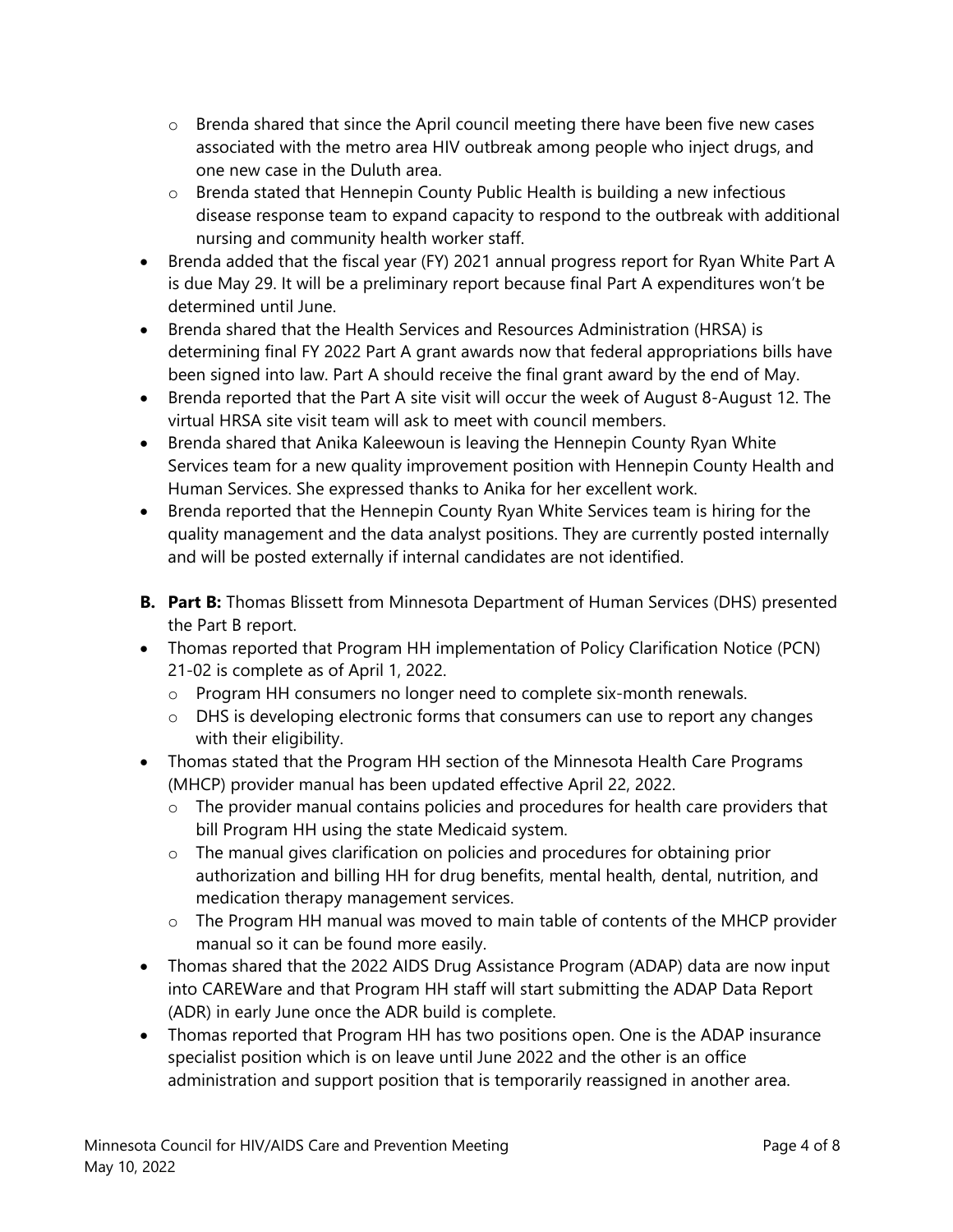- Thomas stated that the Department of Human Services (DHS) is making amendments on ongoing contracts and executing new contracts from the latest request for proposal (RFP) for a July 1 start date. All but one contract has been fully executed. DHS will share a summary when all the contracts are signed.
- Thomas shared that Fred Ndip has accepted a new role with the Minnesota Department of Health (MDH) and ended his work with DHS. Thomas said that he and other DHS staff will meet tomorrow with provider management to go over what that transition will look like. There are now three program officer positions open and the job posting for those roles closes tomorrow.
- Thomas shared that work on END HIV MN continues.
	- o The community engagement phase of the update has concluded and eight priority tactics were established to guide work in the upcoming years.
	- o Work groups are identifying potential action steps for the next two years.
	- o The END HIV MN advisory board is looking for members.
	- $\circ$  DHS is hiring a coordinator for END HIV MN. Interviews are scheduled for this week and next week.
- Thomas announced that an HIV Awareness Toolkit has been released for the public and the HIV community service unit at DHS will soon release an RFP for diverse media vendors to help share the message. Stakeholder engagement has been completed to inform an RFP for ambassadors who will support the work of using diverse media to promote the toolkit.
- **C. Prevention:** Jose Ramirez from the Minnesota Department of Health (MDH) presented the prevention report.
- Jose shared that MDH surveillance staff is closing the year in HIV data and surveillance data and the data release should be scheduled for June 29th.
- Jose announced that MDH is hosting an HIV testing and COVID-19 vaccination event on June 1st at Sanctuary Covenant Church in north Minneapolis from 10:00 AM to 4:00 PM. HIV testing, syphilis testing and hepatitis C testing as well as COVID-19 vaccination will be offered. The goal is to test up to 200 people and if it goes well there will be more this summer. MDH will share information and Jose asked the council to share with the community.
- Jose shared that MDH-funded syringe services programs continue to be very engaged in outbreak responses both in Ramsey and Hennepin Counties and in the Duluth metro area. An increase has been seen in nearly all activities including syringes distributed, used syringes collected and naloxone distributed, as well as the number of participants served. Jose said that many providers are expanding by increasing provision of mobile services.
- Jose added that the Minnesota Department of Health (MDH) is working with state offices to advocate for funding from the state budget surplus for syringe services and harm reduction programs.
- Jose reported that MDH is saw a huge increase in HIV testing numbers in quarter one which ran from January to March 2022. HIV testing numbers are almost double where they were last year. Jose shared that some public health nursing staff in Greater Minnesota are still reassigned to COVID response so HIV testing capacity is limited.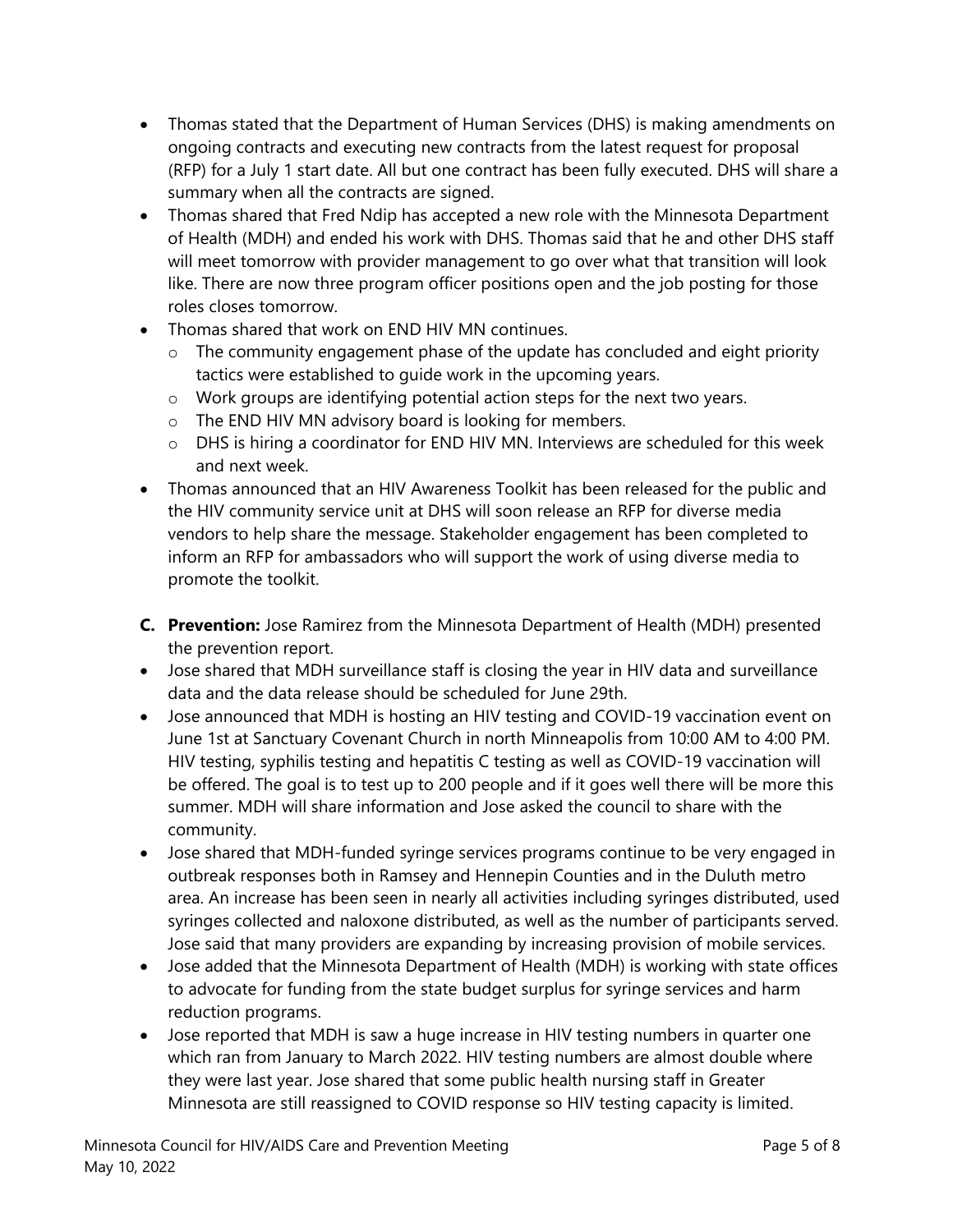- Jose announced that MDH will have a booth at both the Pride and Rondo Days festivals.
- Jose shared that MDH will host a syphilis virtual learning series in October. The scheduled dates are October 10<sup>th</sup>, October 11<sup>th</sup>, and October 18th. MDH will send out registration information and details closer to those dates.

## **V. Council staff report**

- Carissa Weisdorf shared a link to the post-meeting evaluation in the meeting chat. She encouraged council members to complete it at the end of the meeting today. She emphasized that the survey results are reviewed to help improve the meetings for everyone.
- Carissa stated that an orientation for four new council members will take place Friday, June 3. Anyone on the council or committees is welcome to attend for a review.
- Carissa reminded the council that all members must complete the conflict of interest form annually. It can be found at https://www.mnhivcouncil.org/uploads/3/4/7/5/34759483/conflict of interest form\_fill\_ and sign .pdf. It should be returned to her or to Bryan Bick.
- Carissa announced that the steering committee for next integrated plan for 2022-2026 has formed. It consists of the council co-chairs and staff from each of the three government agencies. It held its first meeting a couple weeks ago and will be reconvening every other week as the work continues.
- **VI. Hennepin County Ryan White Program Quality Management Update and Learning Activity:** Anika Kaleewoun and Aurin Roy presented the *Hennepin County Ryan White Program Quality Management Update.*
	- Regarding retention in care, a council member asked when the 12-month date range starts. Aurin responded that it is a rolling 12-month period, so if you wanted to determine whether someone was retained in care for a certain time you would look back 12 months from that date.
	- The presenters were asked why the number of Part A clients would be different from the number of Minneapolis/St. Paul Transitional Grant Area (MSP-TGA) clients. Aurin and Anika explained that the Part A clients received services administered and/or funded by Hennepin County Ryan White Program through Part A, and MSP-TGA refers to services provided in the Metro area either by Hennepin County or DHS through Part A, Part B, or rebate funds.
	- Aurin Roy stated in the presentation that a significant amount of viral load data is missing for 2021, which affects the final viral suppression percentage.
		- o A council member mentioned that the Centers for Disease Control and Prevention (CDC) only requires providers to measure patients' viral loads once per year, and some people living with HIV whose viral loads are undetectable may not have gotten a viral load measurement in 2021 because of COVID precautions.
		- $\circ$  Aurin explained that it is still not known why so much viral load data is missing and the CAREWare team is still looking into it. They added that up to a quarter or onethird of data is missing for many providers which is significantly more than would be expected.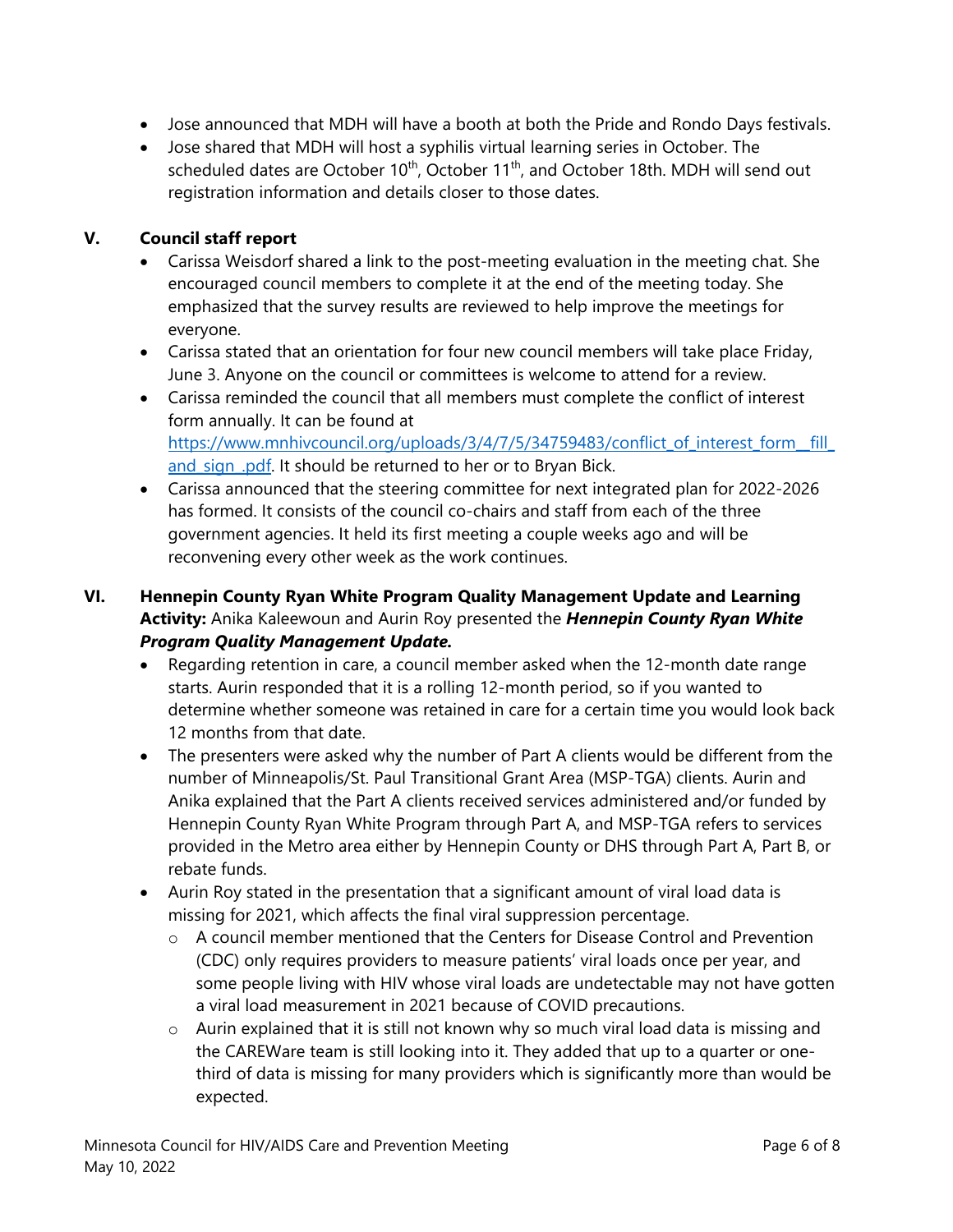- A council member asked if there has been consideration of creating a separate category for multiracial individuals who specifically identify as American Indian and another race. Aurin Roy responded that the count of individuals who identify in that demographic category would likely be fewer than 100. Anika Kaleewoun added that data for groups smaller than 100 are suppressed publicly but can still be used internally for program planning and evaluation.
- Anika led the council in a breakout session activity to give an example of how council members can compromise while still advocating for a specific position and maintaining good relationships.

## **VII. Unfinished Business / New Business**

- The Minnesota Council for HIV/AIDS Care and Prevention New Membership election results were announced during unfinished business.
	- o **VOTE:** Lesa Nelson announced the *Minnesota Council for HIV/AIDS Care and Prevention New Membership Election* results. The number of ballots cast was 18 and the number needed for a majority was 9. There was one illegal ballot.
		- Doug Peterson received 17 votes.
		- Damon Romar received 14 votes.
		- Gage Urvina received 16 votes.
	- o Lesa Nelson announced that all three candidates on the ballot were elected to join the council.
- No other unfinished business was discussed.
- No new business was discussed.

#### **VIII. Open Forum**

• Tyrie Stanley acknowledged that the meeting went past 11:00 a.m. and expressed appreciation to the council members for staying until the end.

#### **IX. Announcements and Adjourn**

- There were no announcements.
- Lesa Nelson adjourned the meeting at 11:12 a.m.

#### **Meeting Summary**

- The council heard reports from the committees, the recipients, and council staff.
- Emily Reimer from DHS gave a presentation on using the Data Dashboard to make decisions.
- Anika Kaleewoun and Aurin Roy presented the Hennepin County Ryan White Program quality management update.
- The council elected Doug Peterson, Damon Romar and Gage Urvina to fill unexpired terms ending February 29, 2024.

#### **Documents distributed before the meeting:**

- Proposed agenda
- April 12 meeting minutes
- Committee Report Summaries